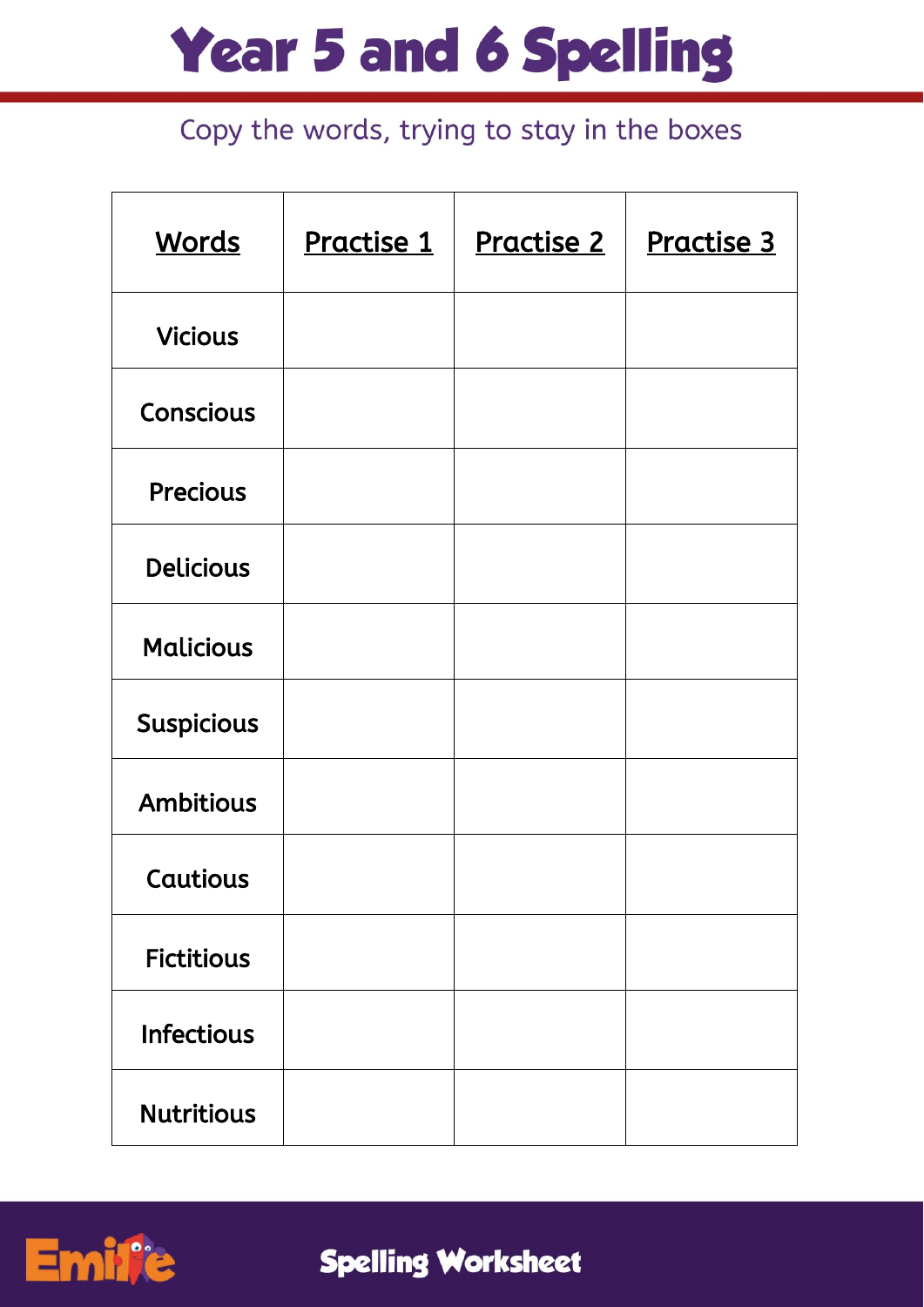| <b>Words</b>      | Practise 1 | Practise 2 | Practise 3 |
|-------------------|------------|------------|------------|
| <b>Adorable</b>   |            |            |            |
| Adoration         |            |            |            |
| Adorably          |            |            |            |
| Applicable        |            |            |            |
| Applicably        |            |            |            |
| Application       |            |            |            |
| Considerate       |            |            |            |
| Considerably      |            |            |            |
| Consideratio<br>n |            |            |            |
| <b>Tolerable</b>  |            |            |            |
| Tolerably         |            |            |            |
| <b>Toleration</b> |            |            |            |
| Changeable        |            |            |            |
| <b>Noticeable</b> |            |            |            |
| Forcible          |            |            |            |
| Legible           |            |            |            |

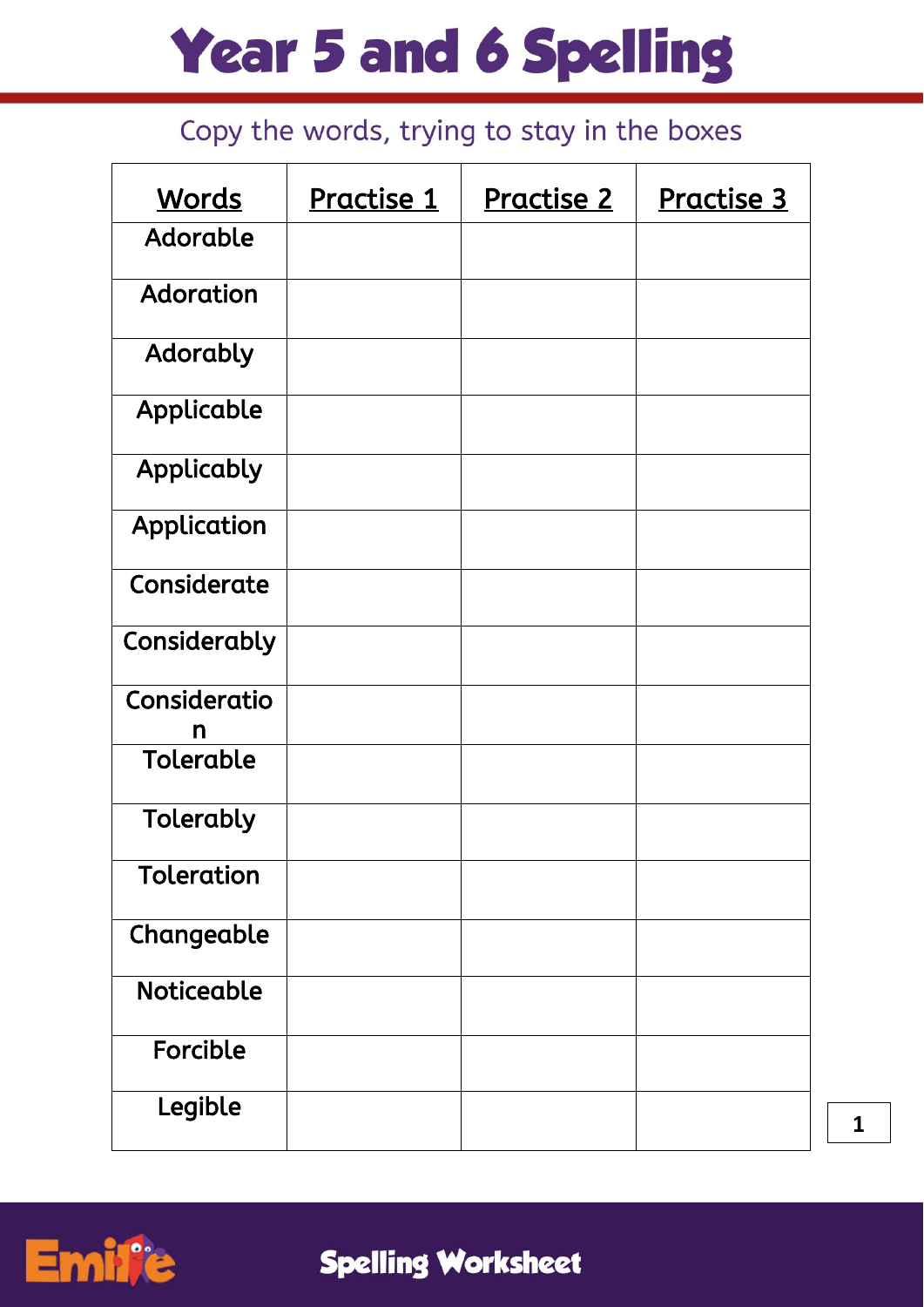| Dependable         |  |  |
|--------------------|--|--|
| Comfortable        |  |  |
| Understanda<br>ble |  |  |
| Reasonable         |  |  |
| Enjoyable          |  |  |
| Possible           |  |  |
| Reliable           |  |  |
| Possibly           |  |  |
| <b>Horrible</b>    |  |  |
| Horribly           |  |  |
| <b>Terrible</b>    |  |  |
| <b>Terribly</b>    |  |  |
| <b>Visible</b>     |  |  |
| <b>Visibly</b>     |  |  |
| Incredible         |  |  |
| Incredibly         |  |  |
| Sensible           |  |  |
| Sensibly           |  |  |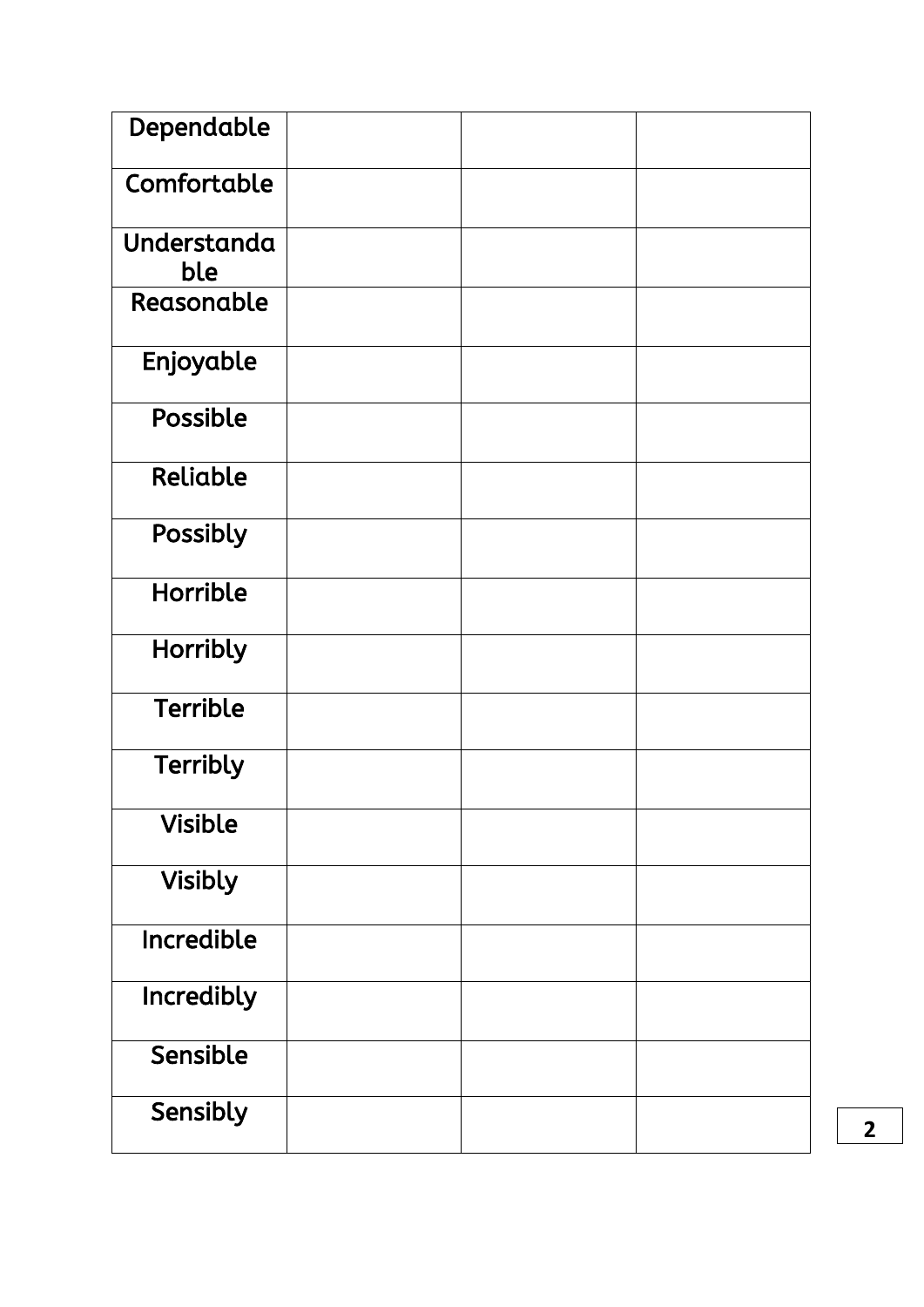| <b>Words</b>        | Practise 1 | <u>Practise 2</u> | Practise 3 |
|---------------------|------------|-------------------|------------|
| Referring           |            |                   |            |
| Referral            |            |                   |            |
| <b>Referred</b>     |            |                   |            |
| Preferring          |            |                   |            |
| Preferred           |            |                   |            |
| Transferring        |            |                   |            |
| <b>Transferred</b>  |            |                   |            |
| Reference           |            |                   |            |
| <b>Referee</b>      |            |                   |            |
| Preference          |            |                   |            |
| <b>Transference</b> |            |                   |            |

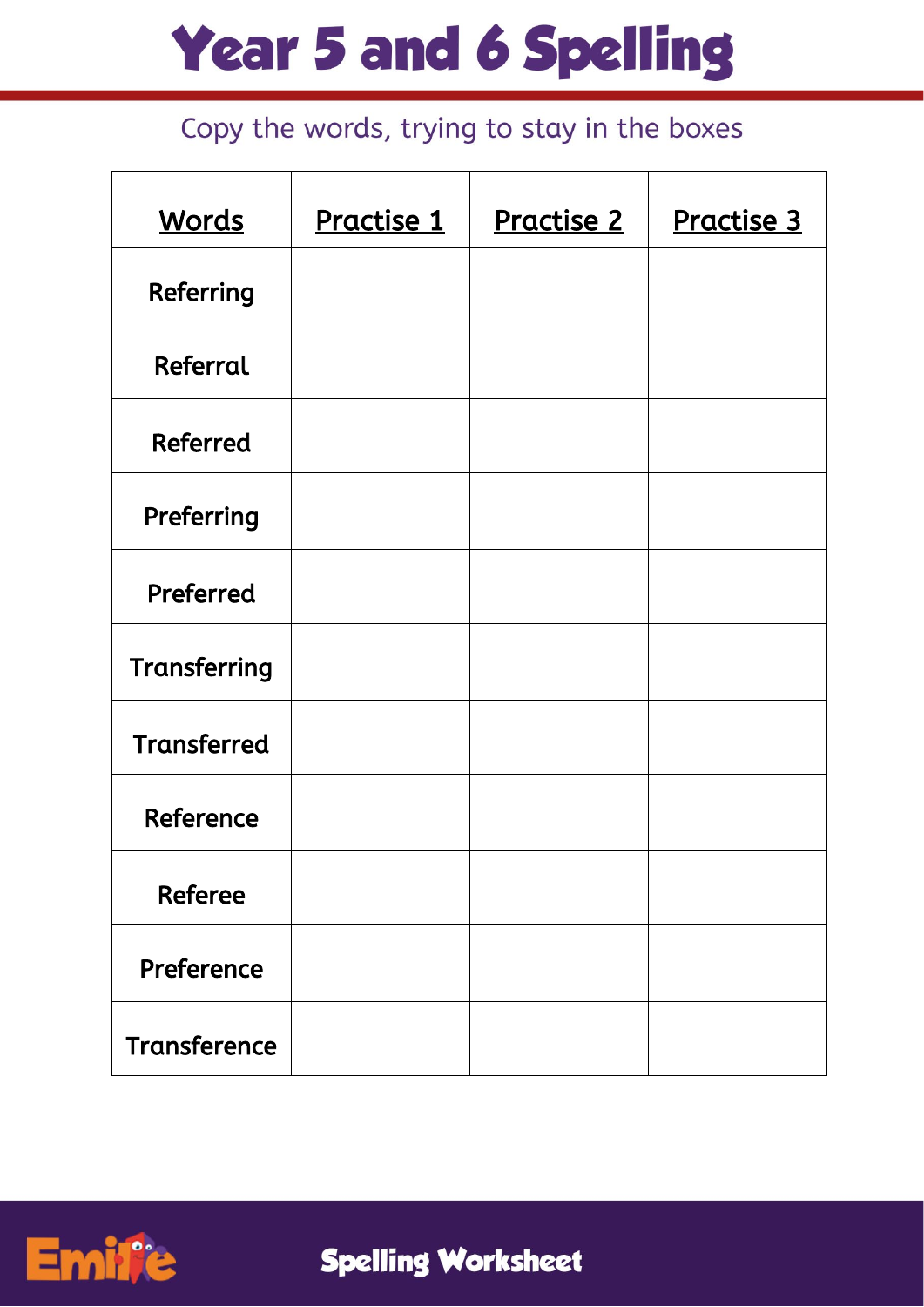### Copy the words, trying to stay in the boxes

| <b>Words</b> | <u>Practise 1</u> | <u>Practise 2</u> | <b>Practise 3</b> |
|--------------|-------------------|-------------------|-------------------|
| Co-ordinate  |                   |                   |                   |
| Co-operate   |                   |                   |                   |
| Re-enter     |                   |                   |                   |
| $Co$ -own    |                   |                   |                   |

| <u>Words</u> | <b>Practise 1</b> | <b>Practise 2</b> | <b>Practise 3</b> |
|--------------|-------------------|-------------------|-------------------|
| Substantial  |                   |                   |                   |
| Confidential |                   |                   |                   |



**Spelling Worksheet**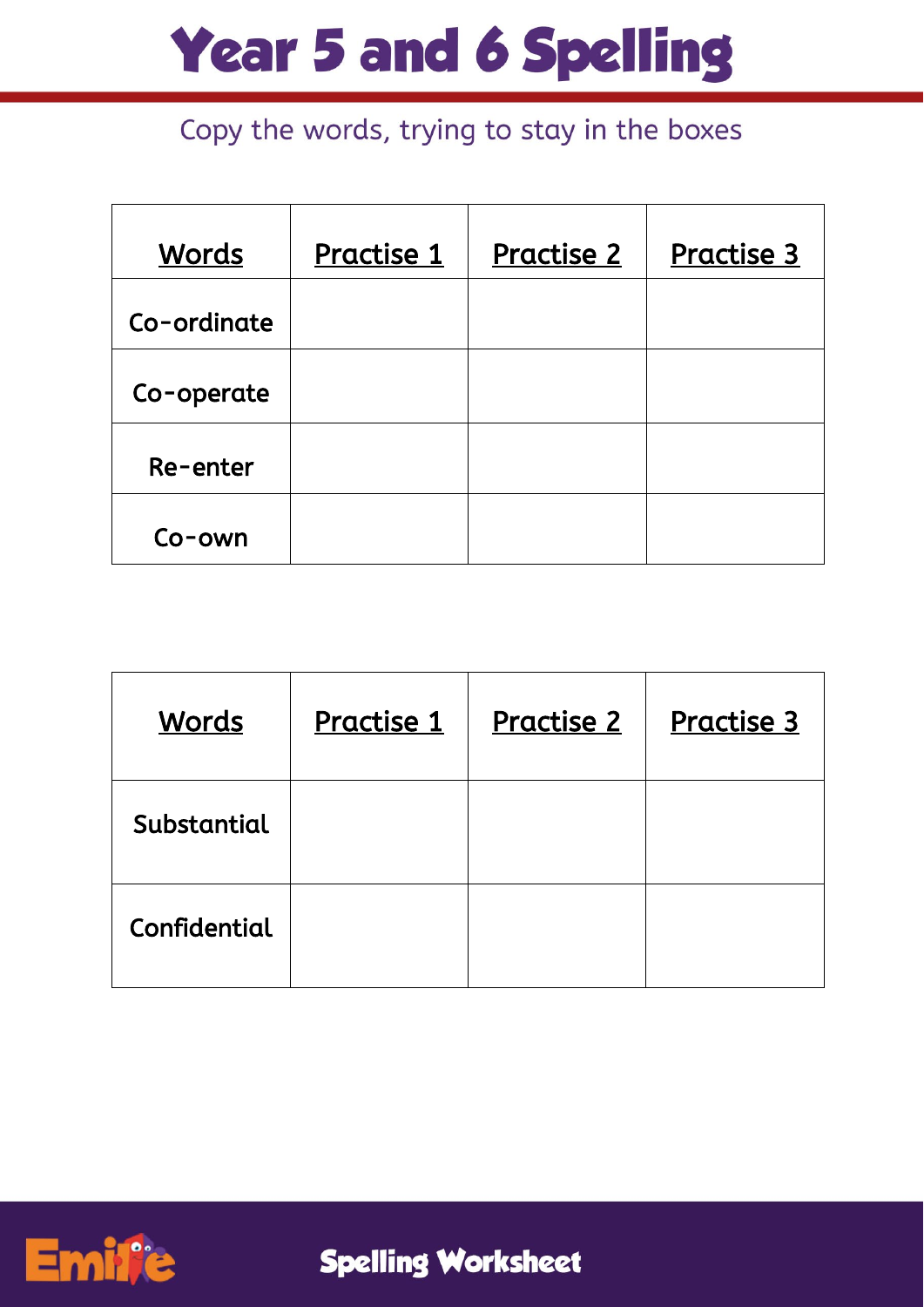| <b>Words</b>   | <u>Practise 1</u> | <u>Practise 2</u> | Practise 3 |
|----------------|-------------------|-------------------|------------|
| <b>Deceive</b> |                   |                   |            |
| <b>Receive</b> |                   |                   |            |
| Conceive       |                   |                   |            |
| Perceive       |                   |                   |            |
| Ceiling        |                   |                   |            |

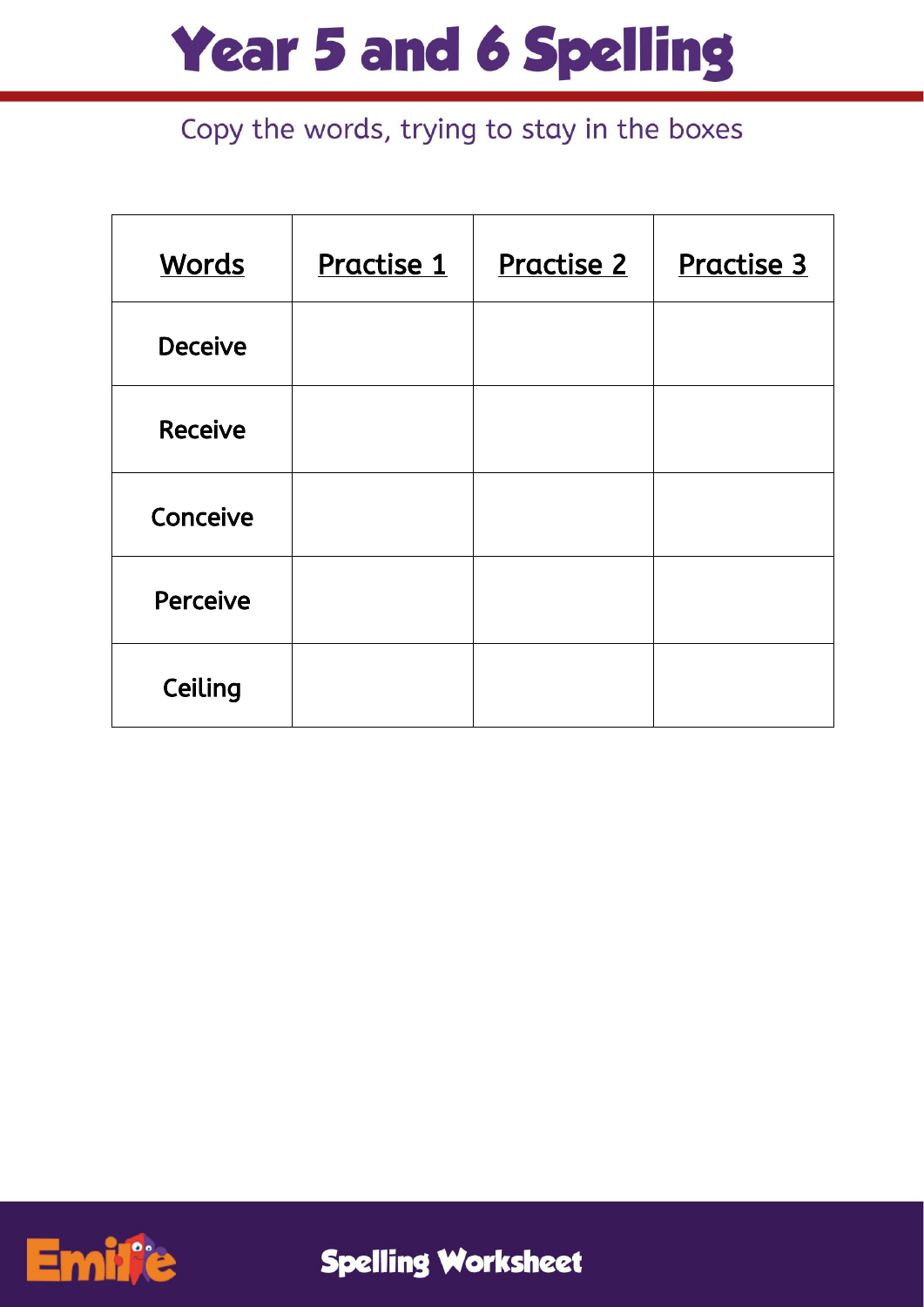### Copy the words, trying to stay in the boxes

| <b>Words</b>   | Practise 1 | <b>Practise 2</b> | Practise 3 |
|----------------|------------|-------------------|------------|
| Ought          |            |                   |            |
| Thought        |            |                   |            |
| <b>Bought</b>  |            |                   |            |
| Nought         |            |                   |            |
| <b>Brought</b> |            |                   |            |
| Fought         |            |                   |            |
| Tough          |            |                   |            |
| Enough         |            |                   |            |
| Cough          |            |                   |            |
| Though         |            |                   |            |
| Although       |            |                   |            |
| Dough          |            |                   |            |
| Through        |            |                   |            |
| Thorough       |            |                   |            |
| Borough        |            |                   |            |
| Plough         |            |                   |            |
| <b>Bough</b>   |            |                   |            |



**Spelling Worksheet**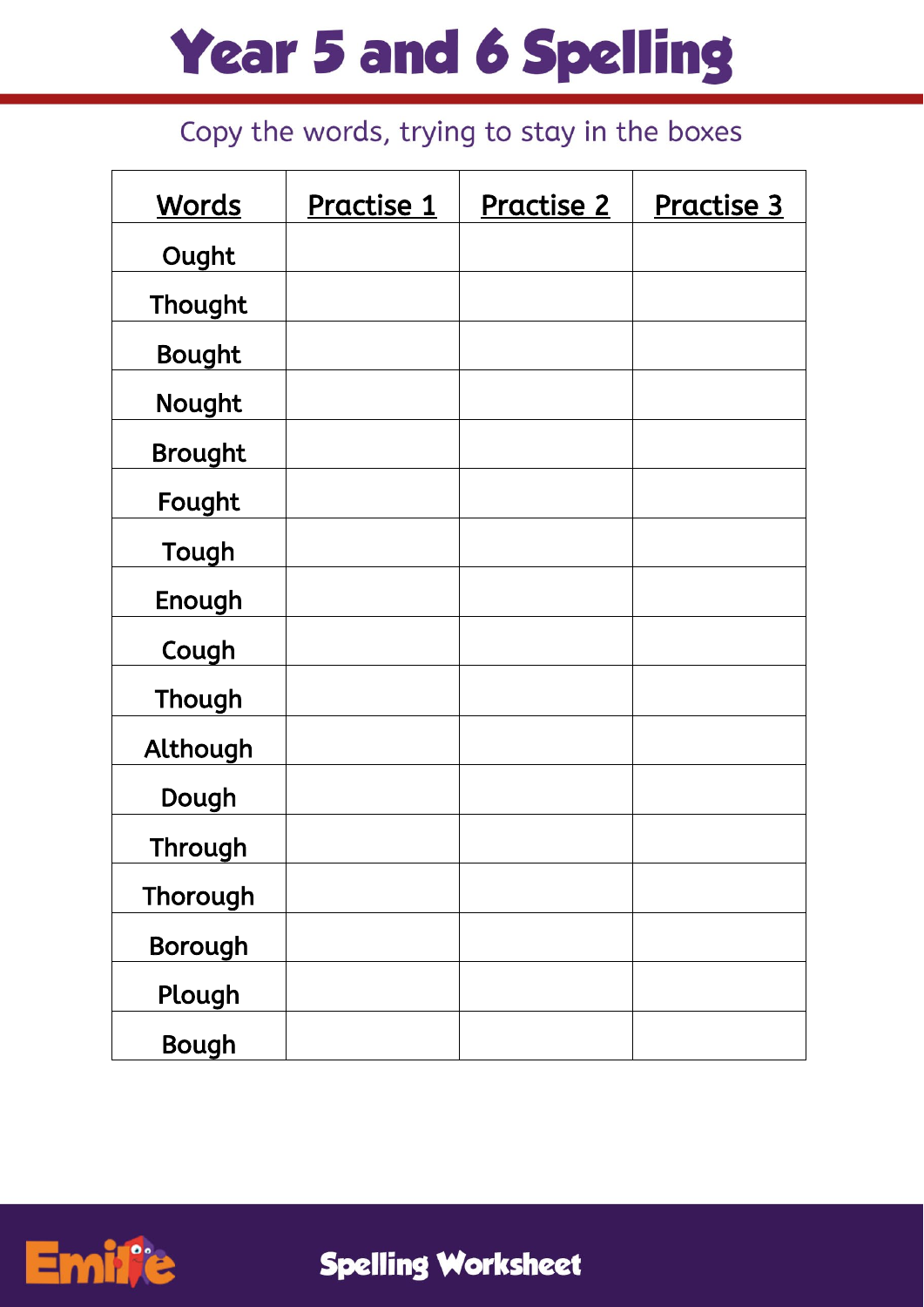### Copy the words, trying to stay in the boxes

| <b>Words</b>   | Practise 1 | <u>Practise 2</u> | Practise 3 |
|----------------|------------|-------------------|------------|
| <b>Doubt</b>   |            |                   |            |
| Lamb           |            |                   |            |
| <b>Island</b>  |            |                   |            |
| Solemn         |            |                   |            |
| <b>Thistle</b> |            |                   |            |
| <b>Knight</b>  |            |                   |            |



**Spelling Worksheet**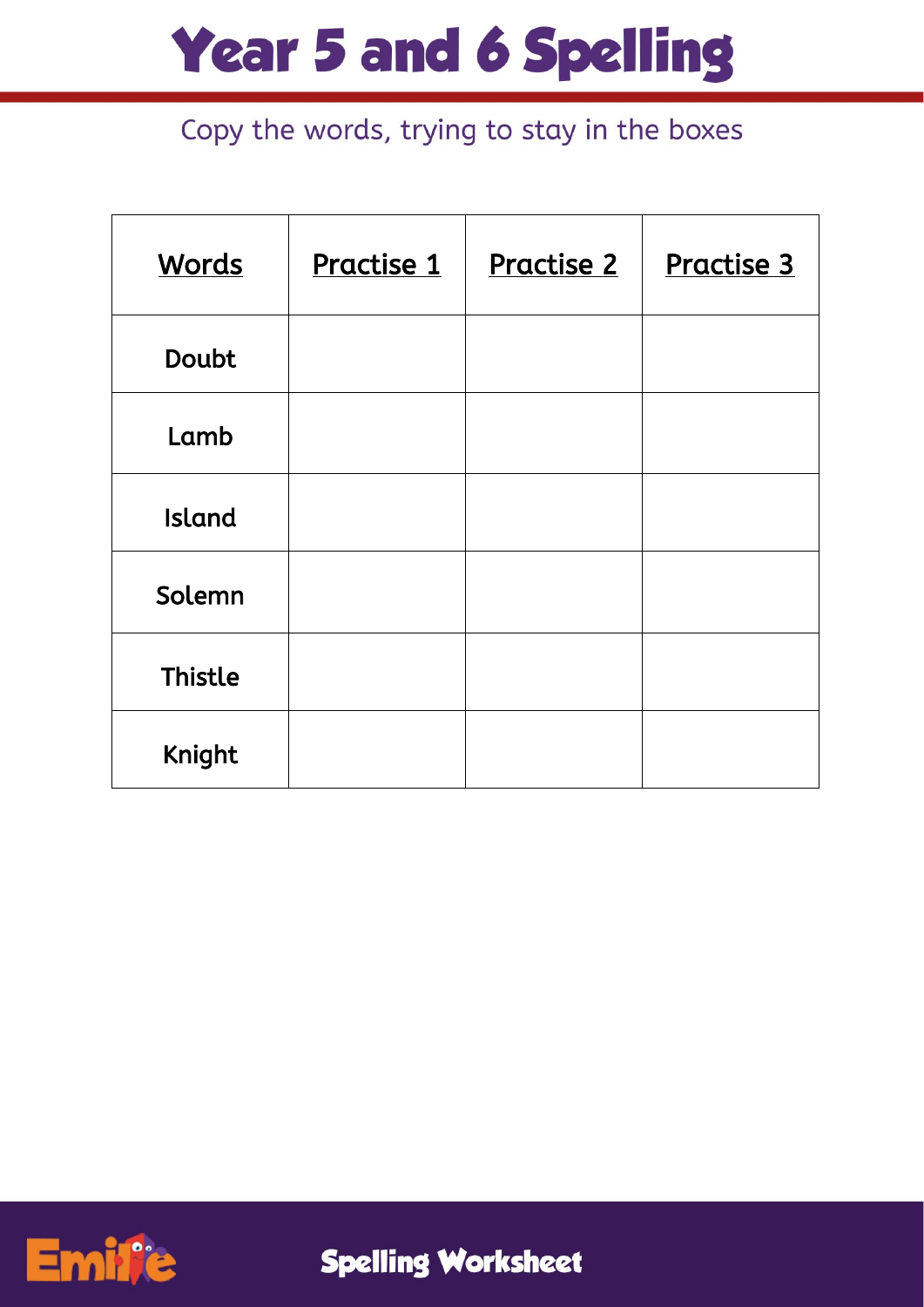## Copy the words, trying to stay in the boxes

| <b>Words</b>   | <u>Practise 1</u> | <u>Practise 2</u> | <b>Practise 3</b> |
|----------------|-------------------|-------------------|-------------------|
|                |                   |                   |                   |
| <b>Advice</b>  |                   |                   |                   |
| <b>Device</b>  |                   |                   |                   |
| <b>Advise</b>  |                   |                   |                   |
| <b>Devise</b>  |                   |                   |                   |
| Licence        |                   |                   |                   |
| License        |                   |                   |                   |
| Practice       |                   |                   |                   |
| Practise       |                   |                   |                   |
| Prophecy       |                   |                   |                   |
| Prophesy       |                   |                   |                   |
| Farther        |                   |                   |                   |
| <b>Further</b> |                   |                   |                   |
| Father         |                   |                   |                   |
| <b>Guess</b>   |                   |                   |                   |
| Guest          |                   |                   |                   |

Emi

 $\mathbf{1}$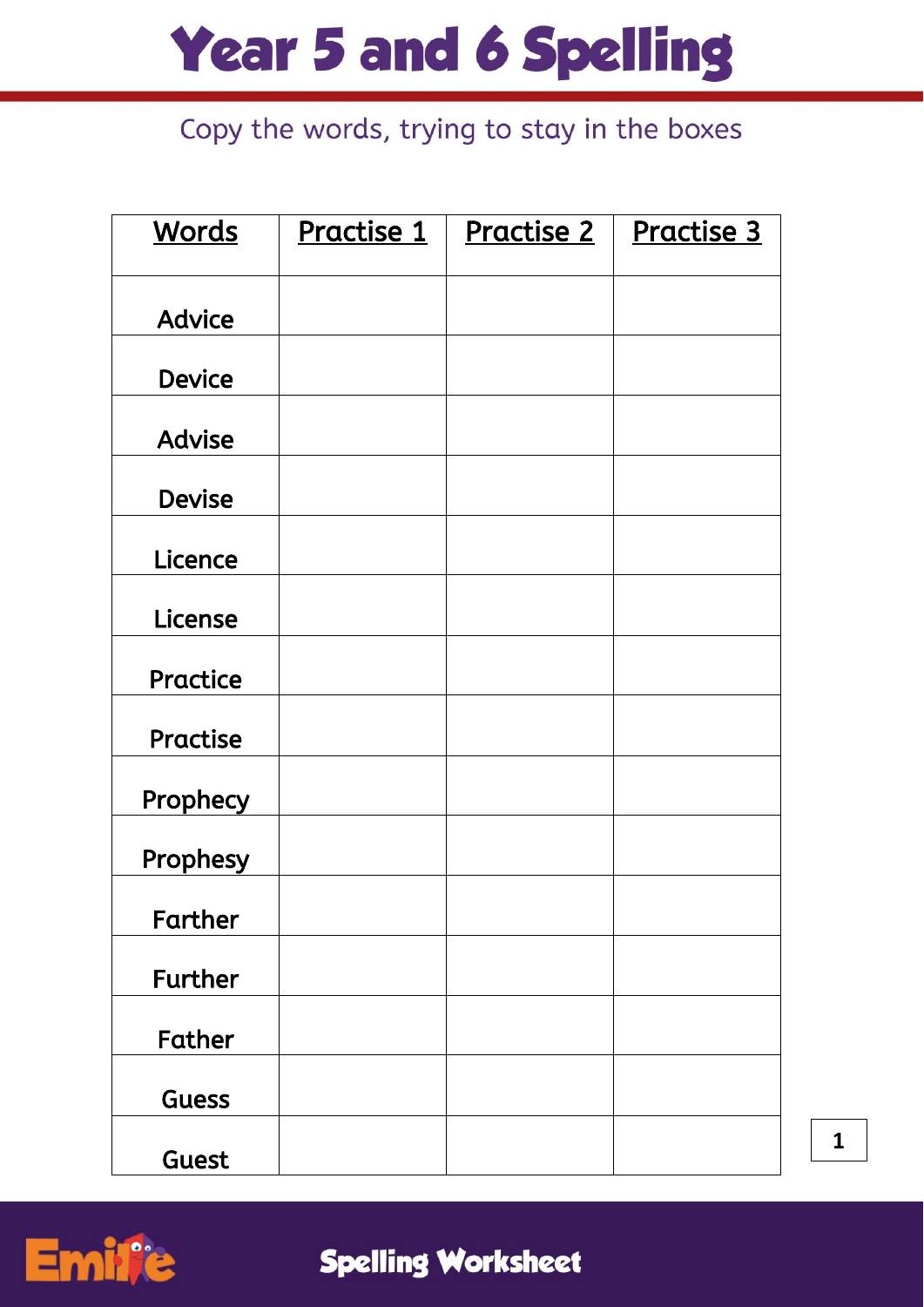| Heard           |  |  |
|-----------------|--|--|
| <b>Herd</b>     |  |  |
| Led             |  |  |
| Lead            |  |  |
| <b>Morning</b>  |  |  |
| <b>Mourning</b> |  |  |
| Past            |  |  |
| Passed          |  |  |
| Precede         |  |  |
| Proceed         |  |  |
| Principal       |  |  |
| Principle       |  |  |
| Profit          |  |  |
| Prophet         |  |  |
| Stationary      |  |  |
| Stationery      |  |  |
| <b>Steal</b>    |  |  |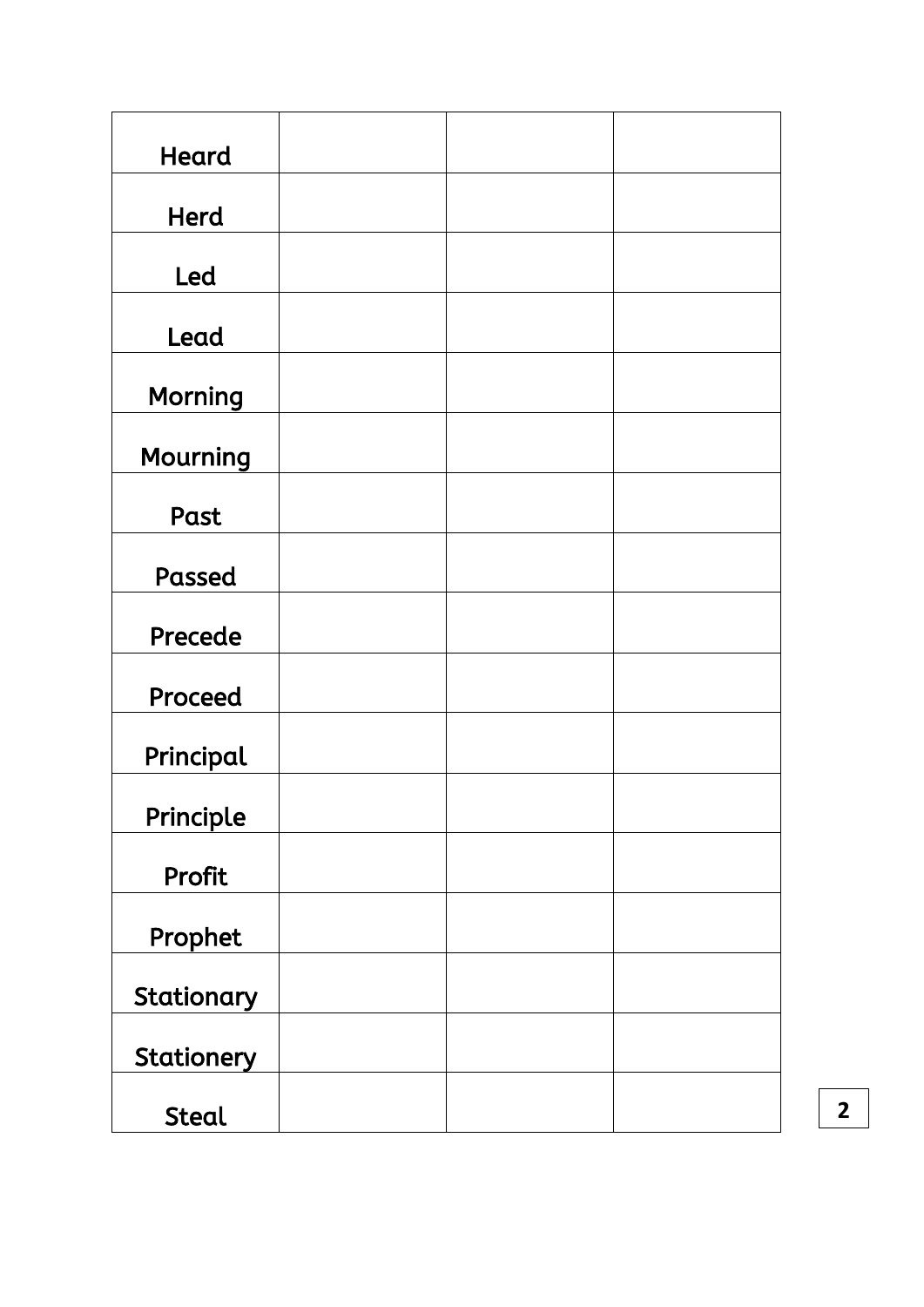### Copy the words, trying to stay in the boxes

 $\mathbf{1}$ 

| <b>Words</b>     | Practise 1 | Practise 2 | Practise 3 |
|------------------|------------|------------|------------|
| Accommodate      |            |            |            |
| According        |            |            |            |
| <b>Accompany</b> |            |            |            |
| <b>Achieve</b>   |            |            |            |
| Aggressive       |            |            |            |
| Amateur          |            |            |            |
| <b>Ancient</b>   |            |            |            |
| Apparent         |            |            |            |
| Appreciate       |            |            |            |
| <b>Attached</b>  |            |            |            |
| Available        |            |            |            |
| Average          |            |            |            |
| Awkward          |            |            |            |
| Bargain          |            |            |            |
| <b>Bruise</b>    |            |            |            |
| Category         |            |            |            |

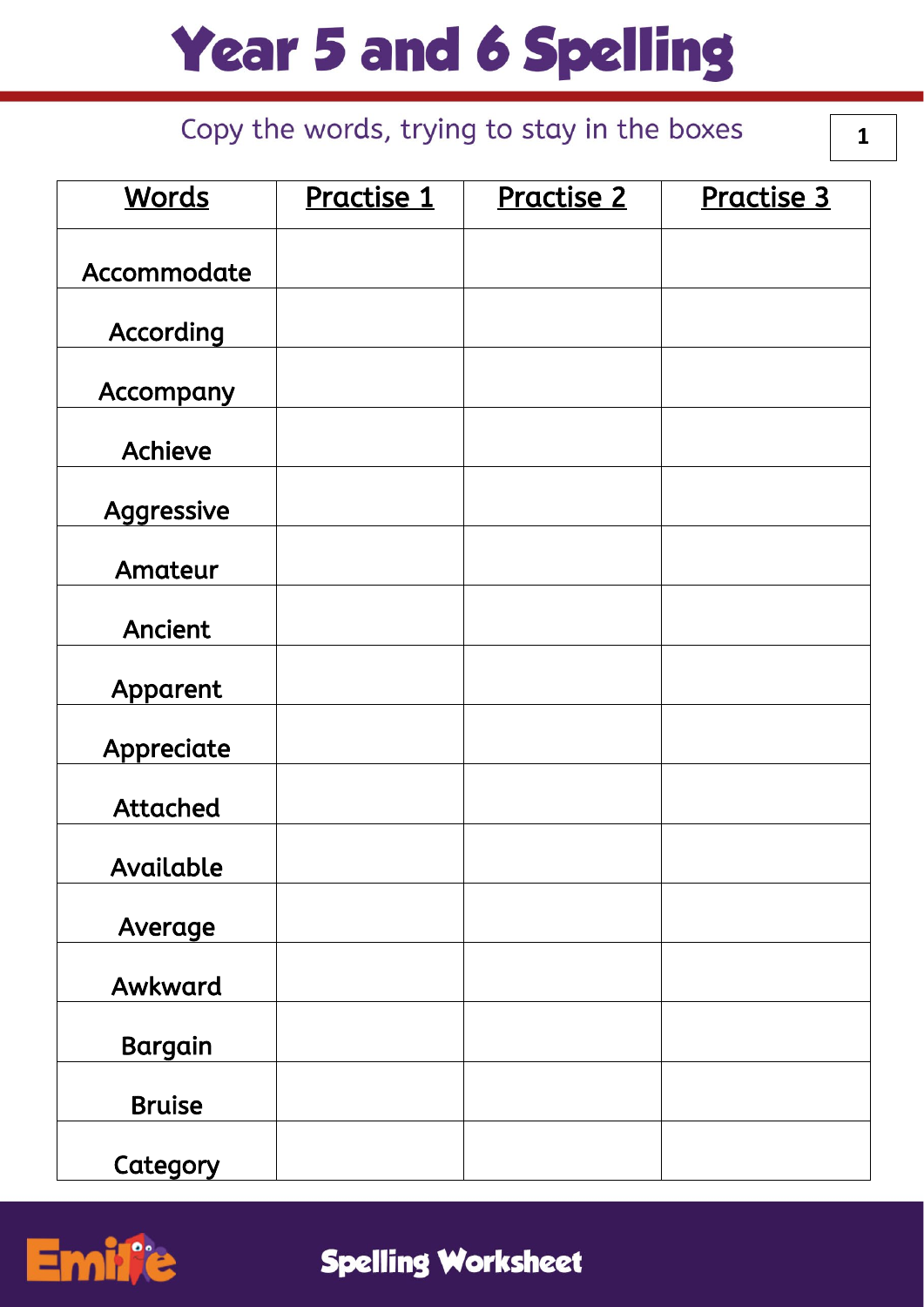| Cemetery          |  |  |
|-------------------|--|--|
| Committee         |  |  |
| Communicate       |  |  |
| Community         |  |  |
| Competition       |  |  |
| Conscience        |  |  |
| <b>Conscious</b>  |  |  |
| Controversy       |  |  |
| Convenience       |  |  |
| Correspond        |  |  |
| <b>Criticise</b>  |  |  |
| Curiosity         |  |  |
| <b>Definite</b>   |  |  |
| Desperate         |  |  |
| <b>Determined</b> |  |  |
| Develop           |  |  |
| Dictionary        |  |  |
| <b>Disastrous</b> |  |  |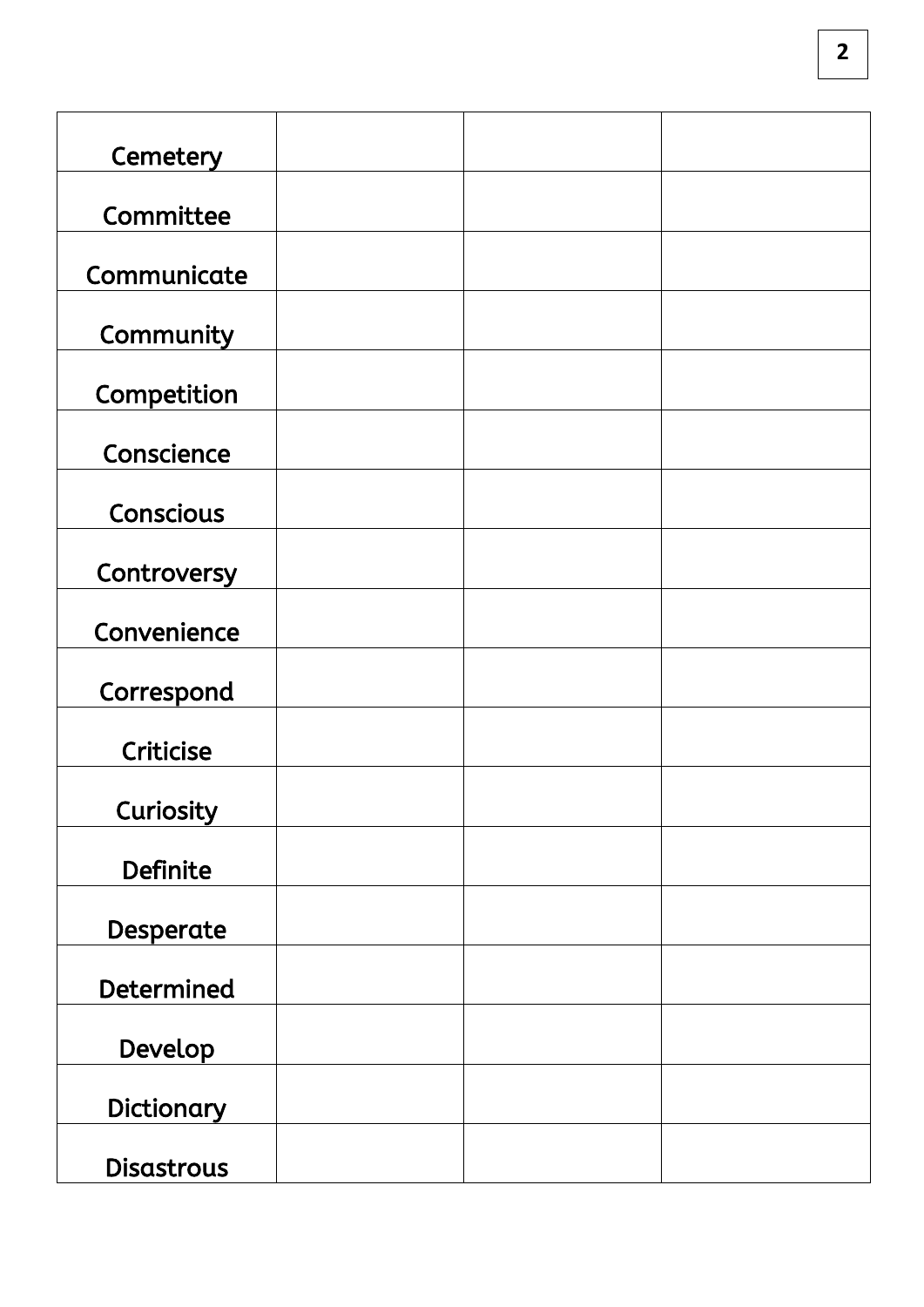| <b>Embarrass</b>  |  |  |
|-------------------|--|--|
|                   |  |  |
| Environment       |  |  |
| Equip             |  |  |
| Equipped          |  |  |
| Equipment         |  |  |
| <b>Especially</b> |  |  |
| Exaggerate        |  |  |
| <b>Excellent</b>  |  |  |
| <b>Existence</b>  |  |  |
| Explanation       |  |  |
| Familiar          |  |  |
| Foreign           |  |  |
| Forty             |  |  |
| Frequently        |  |  |
| Government        |  |  |
| Guarantee         |  |  |
| <b>Harass</b>     |  |  |
| Hindrance         |  |  |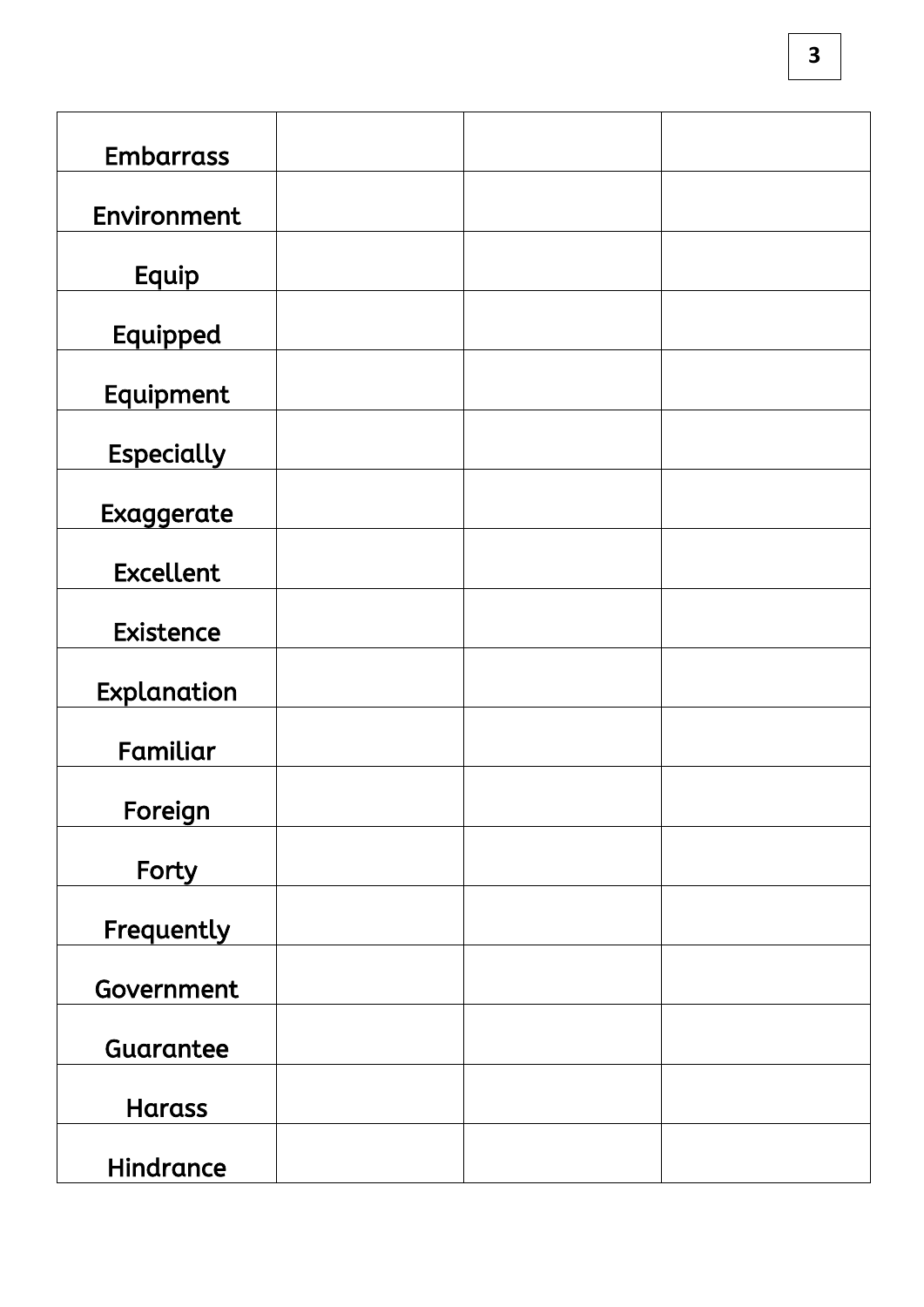| Identity           |  |  |
|--------------------|--|--|
| Immediate          |  |  |
| <b>Immediately</b> |  |  |
| Individual         |  |  |
| Interfere          |  |  |
| Interrupt          |  |  |
| Language           |  |  |
| Leisure            |  |  |
| Lightning          |  |  |
| <b>Marvellous</b>  |  |  |
| <b>Mischievous</b> |  |  |
| <b>Muscle</b>      |  |  |
| <b>Necessary</b>   |  |  |
| Neighbour          |  |  |
| <b>Nuisance</b>    |  |  |
| Occupy             |  |  |
| Occur              |  |  |
| Opportunity        |  |  |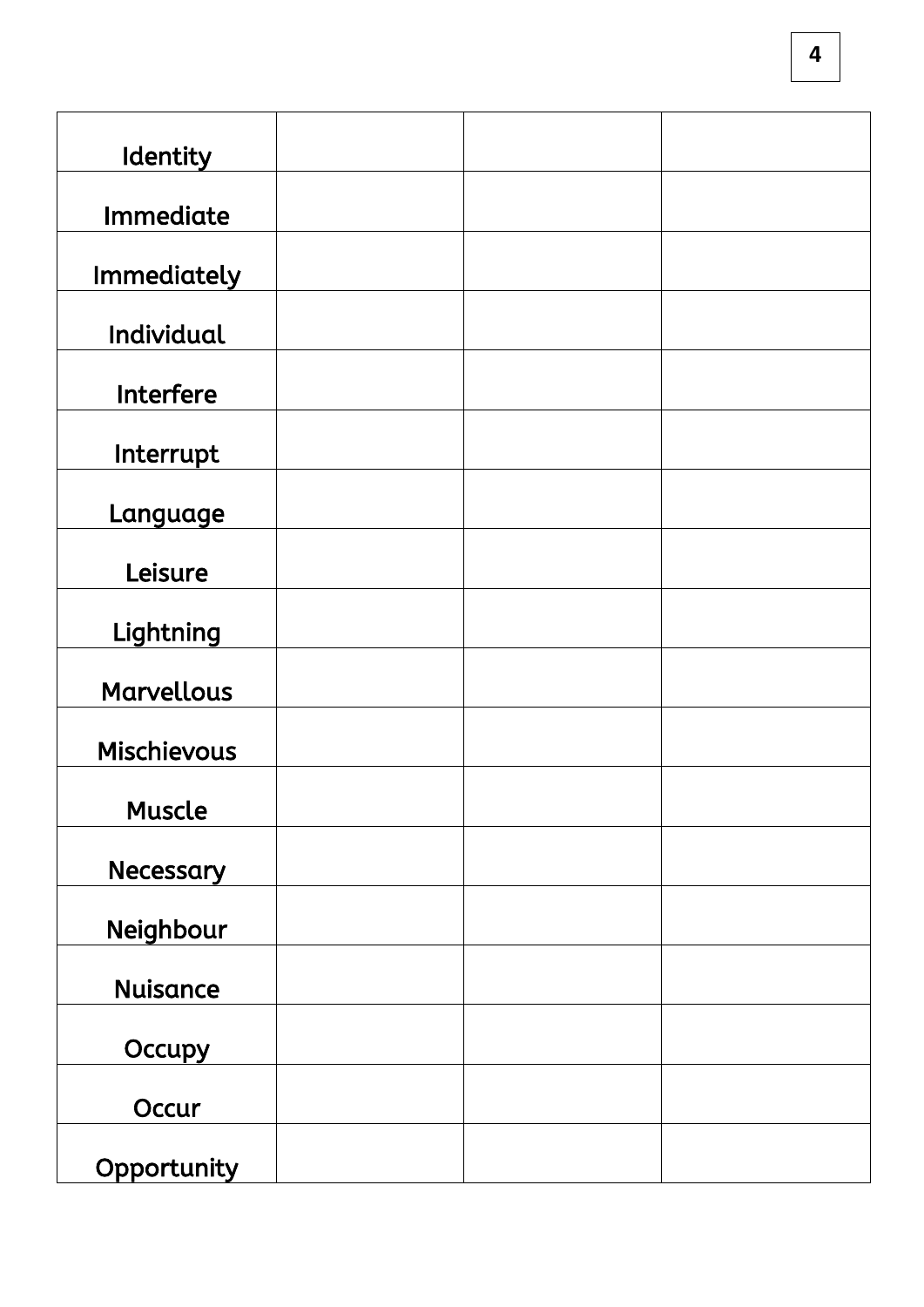| Parliament       |  |  |
|------------------|--|--|
| Persuade         |  |  |
| Physical         |  |  |
| Prejudice        |  |  |
| Privilege        |  |  |
| Profession       |  |  |
| Programme        |  |  |
| Pronunciation    |  |  |
| Queue            |  |  |
| Recognise        |  |  |
| Recommend        |  |  |
| Relevant         |  |  |
| Restaurant       |  |  |
| Rhyme            |  |  |
| Rhythm           |  |  |
| <b>Sacrifice</b> |  |  |
| Secretary        |  |  |
| Shoulder         |  |  |